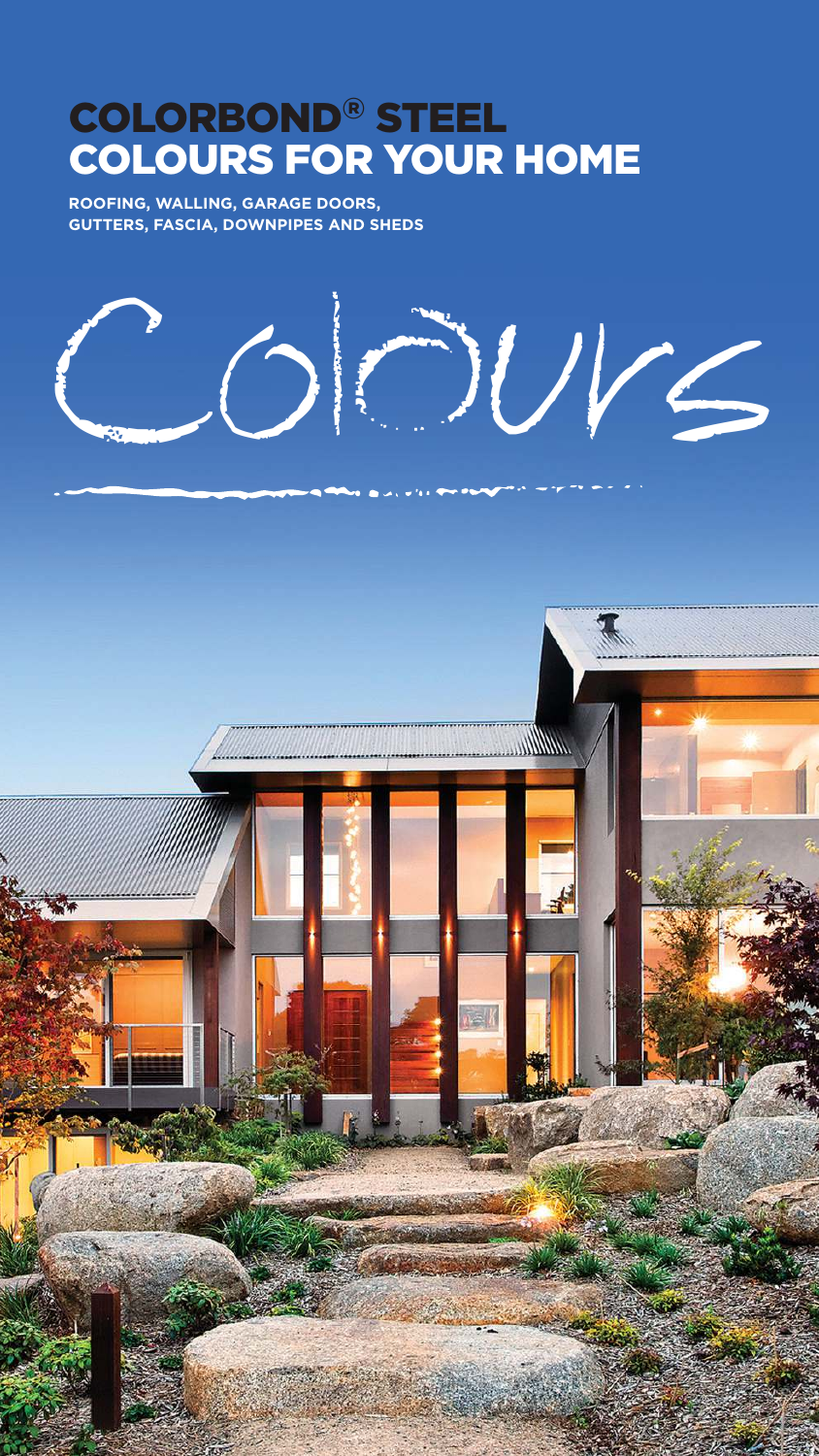



**IHE COLORBOND® SIEEL RANGE OF DESIGNER COLOURS OFFERS A CLASSIC AND CONIEMPORARY PALEIIE IO ENHANCE IHE BEAUIY OF EVERY HOME SIYLE.** Where better to look for inspiration than in Australia's own magnificent backyard. From our mountains to the outback, from creek beds to beaches, COLORBOND® steel captures the light and energy that makes Australia's colours so unique. You'll find 22 colour choices to create the ideal look and feel for your home.

ROOF COLOUR: IRONSTONE®

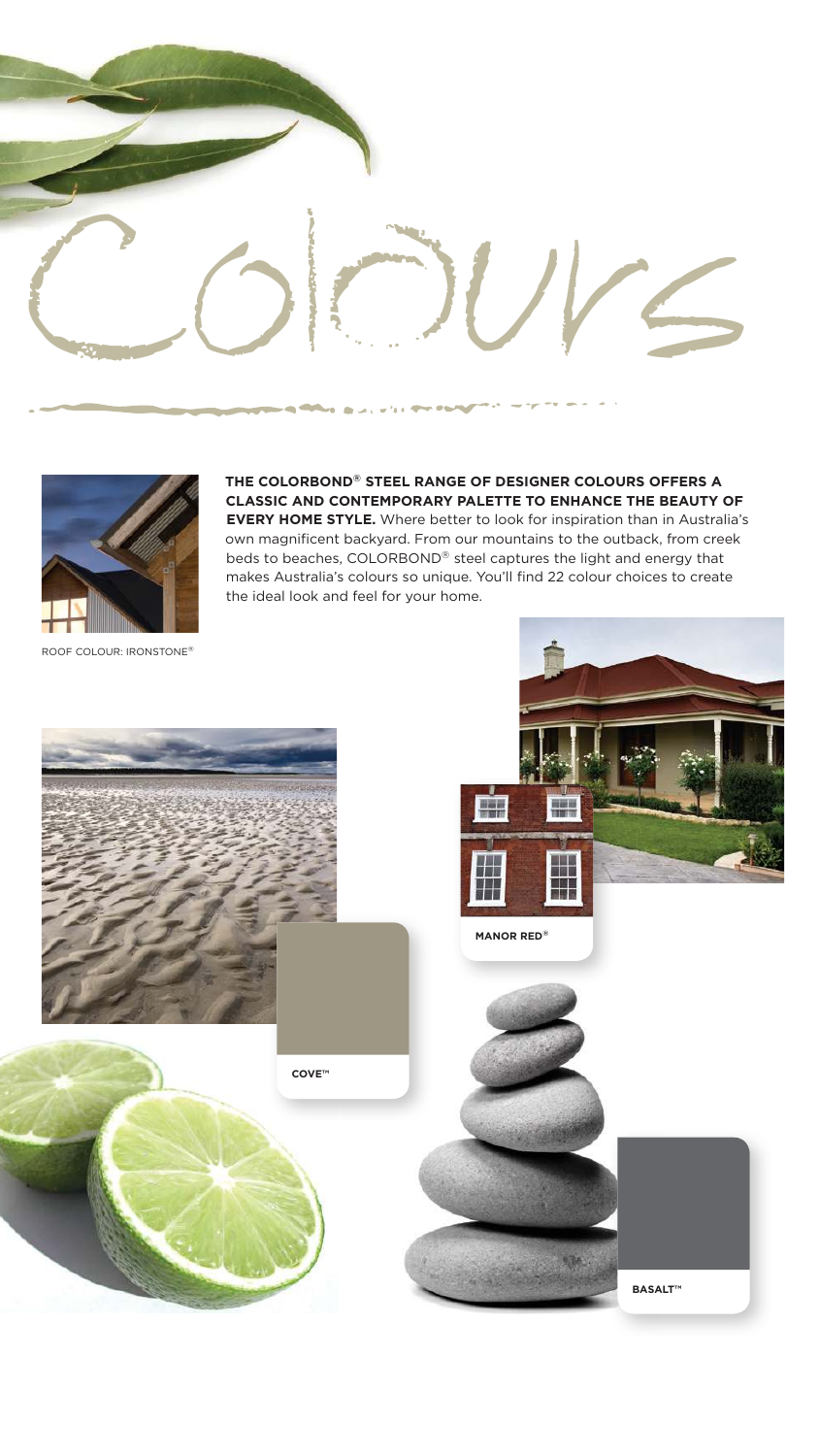Your roof is protecting your most precious investments, your home and your family. You can be confident knowing COLORBOND® steel is versatile, lightweight, durable, and capable of meeting the changing needs of your lifestyle.

Whether you live close to the coast or you're choosing a colour with energyefficiency in mind, COLORBOND® steel can meet the needs that your home demands. Simply visit colorbond.com/create to determine the most suitable COLORBOND® steel choices for your home.

## Colorbond

| <b>LEGEND</b><br>Also available in COLORBOND® Ultra steel for coastal<br>and industrial environments. All other colours are available<br>in COLORBOND® Ultra steel on request, please speak<br>with your supplier.<br>Also available in COLORBOND® Stainless steel for<br>severe coastal and industrial environments. Please speak<br>to your supplier for more information regarding availability.<br>For further details on the legend, please refer to the back page. |                                                    | <b>CONTEMPORARY</b><br>colour range <sup>1</sup> |                                                |                                                 |
|--------------------------------------------------------------------------------------------------------------------------------------------------------------------------------------------------------------------------------------------------------------------------------------------------------------------------------------------------------------------------------------------------------------------------------------------------------------------------|----------------------------------------------------|--------------------------------------------------|------------------------------------------------|-------------------------------------------------|
| <b>CLASSIC</b><br>colour range <sup>1</sup>                                                                                                                                                                                                                                                                                                                                                                                                                              |                                                    |                                                  | <b>SURFMIST® OG</b><br>$SA = 0.32$ . $BCA = L$ | <b>EVENING HAZE®</b><br>$SA = 0.43$ . $BCA = M$ |
|                                                                                                                                                                                                                                                                                                                                                                                                                                                                          |                                                    |                                                  |                                                |                                                 |
| <b>CLASSIC CREAM™</b><br>$SA = 0.32$ . $BCA = L$                                                                                                                                                                                                                                                                                                                                                                                                                         | <b>PAPERBARK®</b><br>$SA = 0.42$ . $BCA = M$       | <b>SHALE GREY™</b><br>$SA = 0.43$ . $BCA = M$    | <b>DUNE®</b> 00<br>$SA = 0.47$ . $BCA = M$     | COVE™<br>$SA = 0.54$ . $BCA = M$                |
|                                                                                                                                                                                                                                                                                                                                                                                                                                                                          |                                                    |                                                  |                                                |                                                 |
| <b>PALE EUCALYPT®</b><br>$SA = 0.60$ . $BCA = M$                                                                                                                                                                                                                                                                                                                                                                                                                         | <b>WOODLAND GREY® O</b><br>$SA = 0.71$ . $BCA = D$ | WINDSPRAY® 00<br>$SA = 0.58$ . $BCA = M$         | GULLY™<br>$SA = 0.63$ . $BCA = D$              | MANGROVE™<br>$SA = 0.64$ . $BCA = D$            |
|                                                                                                                                                                                                                                                                                                                                                                                                                                                                          |                                                    |                                                  |                                                |                                                 |
| <b>DEEP OCEAN®</b><br>$SA = 0.75$ . $BCA = D$                                                                                                                                                                                                                                                                                                                                                                                                                            | <b>COTTAGE GREEN®</b><br>$SA = 0.75$ . $BCA = D$   | <b>WALLABY™ ©</b><br>$SA = 0.64$ . $BCA = D$     | <b>JASPER®</b><br>$SA = 0.68$ . $BCA = D$      | BASALT™<br>$SA = 0.69$ . $BCA = D$              |
|                                                                                                                                                                                                                                                                                                                                                                                                                                                                          |                                                    |                                                  |                                                |                                                 |
| <b>MANOR RED®</b><br>$SA = 0.69$ . $BCA = D$                                                                                                                                                                                                                                                                                                                                                                                                                             | <b>NIGHT SKY®</b><br>$SA = 0.96$ . $BCA = D$       | <b>IRONSTONE®</b><br>$SA = 0.74$ . $BCA = D$     | <b>TERRAIN®</b><br>$SA = 0.69$ . $BCA = D$     | <b>MONUMENT®</b><br>$SA = 0.73$ . $BCA = D$     |